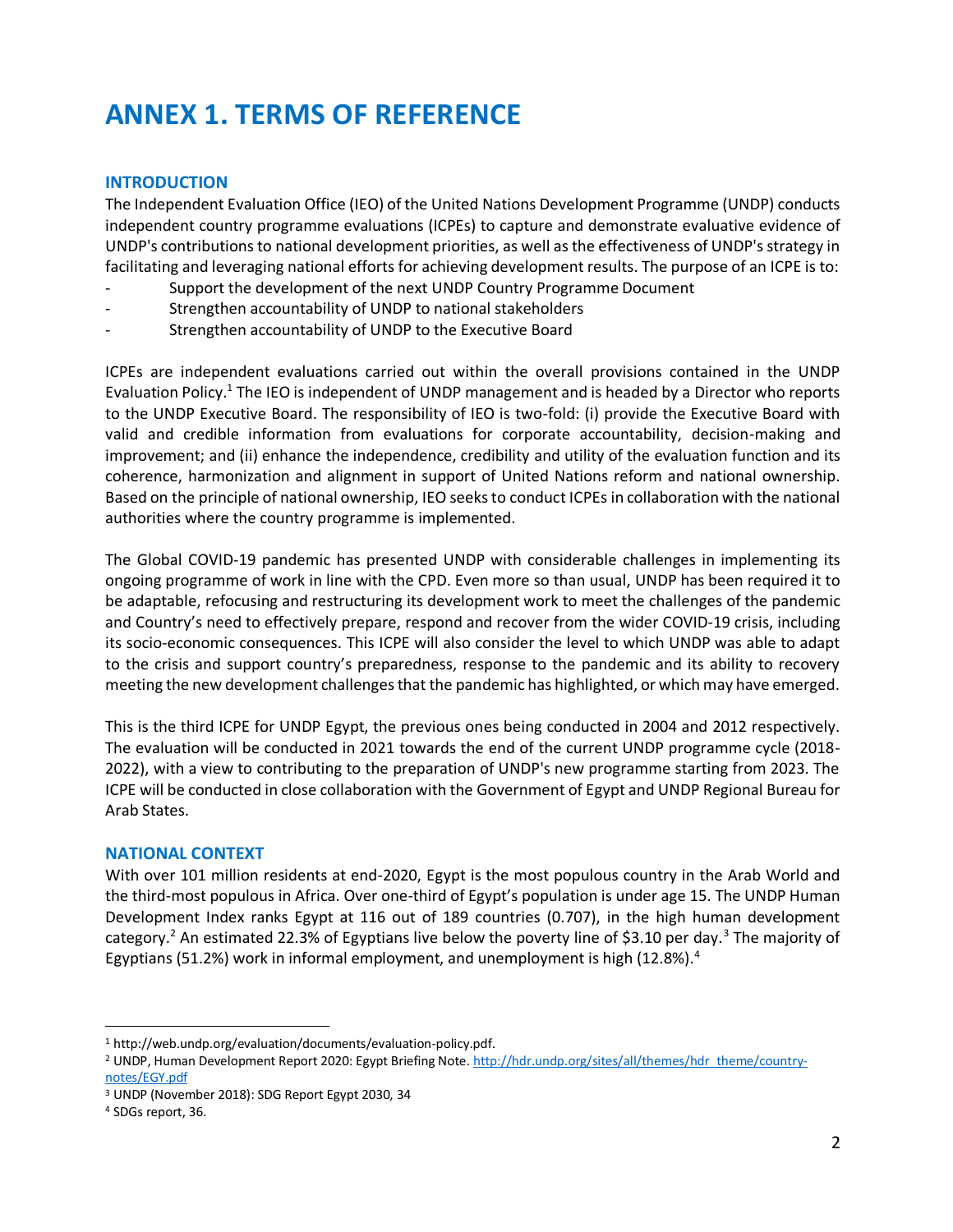Egypt embarked on a series of economic reforms in 2016 to address macroeconomic imbalances and large government deficit. Reforms have included reducing direct price subsidies for fuel, electricity, and utilities; reform of the food subsidy; and shifting from a sales tax to a comprehensive value-added tax system. The government also passed a civil service law to restructure public sector compensation levels and link pay to performance. These reforms have shown results in terms of the deficit and lowered inflation. In 2019 the GDP growth was at 5.6%, however long-term issues of limited non-oil private sector activity and job creation, and below-potential foreign direct investment and exports remain.<sup>5</sup>

The Government of Egypt is making several large-scale investments to upgrade infrastructure, expand housing, and create a more sustainable and diverse economy, particularly in underserved regions such as Upper Egypt. Egypt has also reformed its social programs and revised targeting strategies. The program has shifted its structure from mostly fuel subsidy<sup>6</sup> to greater investment in pension funds and cash transfer programs<sup>7</sup> – serving to better meet needs and reduce fossil fuel consumption.<sup>8</sup> Egypt has identified technical innovation and ICT as an enabler for sustainable development.

Egypt's 2014 Constitution introduced several reforms for women's empowerment, including strengthened provisions against gender discrimination, amendments to personal status laws, stricter legal penalties for female genital mutilation and sexual harassment. The National Council for Women, the national entity responsible for women's advancement, released a National Strategy for the Empowerment of Egyptian Women 2030 in 2017, addressing the integral role of women's empowerment for achieving the 2030 Agenda and Egypt 2030 goals. The strategy is based on four pillars of women's political empowerment and leadership, economic empowerment, social empowerment, and protection. Egypt also developed a national female genital mutilation abandonment strategy (2016-2020).

Egypt has a Gender Inequality Index value of 0.449, ranking it 108 out of 162 countries. In Egypt, 14.9 percent of parliamentary seats are held by women and one-quarter of Local Council seats are reserved for women as per the 2014 Constitution. An estimated 73.5 percent of adult women have reached at least a secondary level of education compared to 72.5 percent of their male counterparts. Female labour force participation is currently at 22.8%, with a target of 35% in Egypt by 2030. $9$ 

Climate change and environmental degradation pose substantial threats to Egyptians' access to resources, livelihoods and security. As a downstream country which relies heavily on the waters of the Nile, the construction and filling of the Grand Ethiopian Renaissance Dam and its potential negative impacts on Egypt's water availability have been a source of regional controversy.<sup>10</sup> More than 90% of Egypt's energy comes from fossil fuels. However, Egypt has prioritized development of renewable energy sources, with a target of 20% by 2022, and 37% by 2035. This initiative has been supported by policy shifts including enactment of the Renewable Energy Law in December 2014 which incentivizes investment in renewable energy. Egypt plans to phase out electricity subsidies and the Government has also committed to improving energy efficiency.

<sup>5</sup> World Bank Group, Egypt Economic Monitor, From Crisis to Transformation: Unlocking Egypt's Productivity and Job-Creation Potential, November 2020, 8.

<sup>6</sup> 64% in 2011/2012, 30% in 2017/2018

<sup>7</sup> Unconditional contributions to pension funds, and conditional cash transfers based on school enrolment, antenatal care or childcare for children ages 0-6

<sup>8</sup> Egypt VNR, 10-11.

<sup>&</sup>lt;sup>9</sup> SDGs report, 35.

<sup>10</sup> <https://www.nytimes.com/interactive/2020/02/09/world/africa/nile-river-dam.html>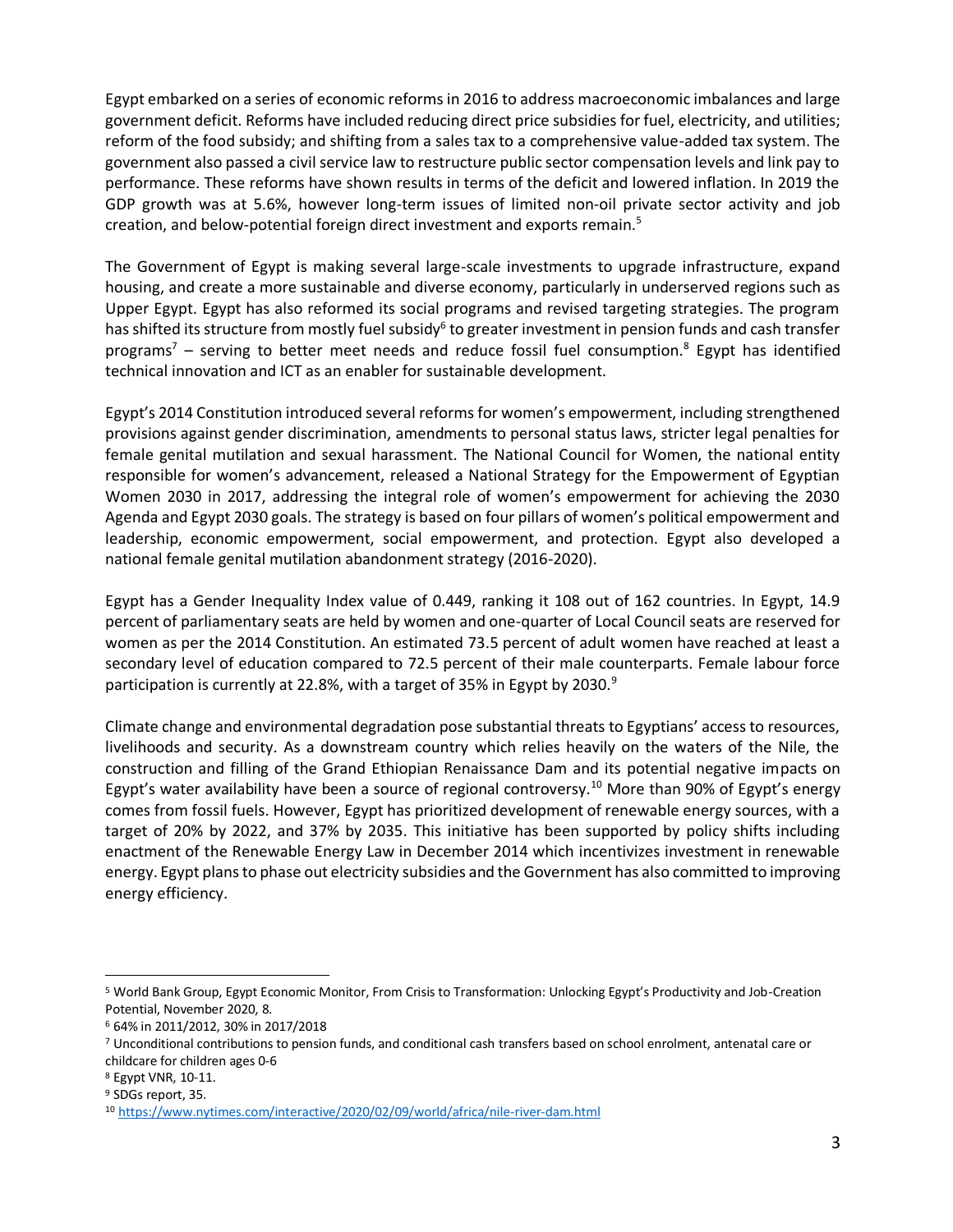As in other countries around the world, Egypt too has been severely impacted by the COVID pandemic<sup>11</sup>. The pandemic has brought hardship to many Egyptian households, with 73.5% experiencing loss in income, over half of employees working reduced hours, and 50 percent relying on borrowing and 17 percent on charity, according to a June 2020 government study.<sup>12</sup> The government developed a National COVID-19 Preparedness and Responsiveness Plan (February 2020), and allocated an emergency response package worth LE100 billion<sup>13</sup> as well as scaling up social protection programs and other financial measures. UNDP and partners have supported the Government in Egypt, as guided by the COVID-19 Socioeconomic Response Plan (SERP).

#### **UNDP PROGRAMME IN EGYPT**

The United Nations began providing development assistance to Egypt in 1953. The United Nations Special Fund established a Cairo office to expand this work in 1958, which became the UNDP country office in 1966. For over 50 years, UNDP has been supporting the Egyptian government and people in their efforts to reduce poverty and to promote sustainable human development policies.

The UNDP country programme is aligned with the Government's Sustainable Development Strategy: Egypt 2030 and contributes to the United Nations Partnership Development Framework (UNPDF) 2018-2022. the UNDP Strategic Plan, 2014-2017, emerging priorities in the new UNDP Strategic Plan, 2018-2021, Egypt Vision 2030, and the sustainable development goals. UNDP Egypt's three main areas of work outlined in the 2018-2022 Country Programme Document (CPD) are: Inclusive Growth and Innovation; Climate and Disaster Resilience; and Gender Equality.

Inclusive growth and innovation (SDGs 1, 3, 8, 9, 10, 12, 16 and 17): The inclusive growth programme encompasses support to core government functions affecting the achievement of the SDGs and national development agenda, and support to government economic reform, focusing on financial inclusion and integrated local development for the poor, youth and women. This programme area provides a framework that reinforces the core government functions affecting the effectiveness and implementation of the sustainable development goals and the sustainable development strategy, while focusing on partnering with in-country United Nations organizations to lead on the goals. Second, it supports the government economic reform by focusing on financial inclusion and integrated local development for the poor, youth and women through innovative programmes that can have maximum impact across goals and targets ('accelerators').

Climate and Disaster Resilience (SDGs 6, 7, 11, 13, 14 and 15): UNDP supports Egypt to fulfil its international climate commitments and reporting, as well as support to protect biodiversity, energy efficiency, renewable energy, and sustainable cities. In line with the Paris Agreement of Climate Change UNDP supports the Ministry of Environment and partners with climate change adaptation initiatives focused, inter alia, on scaling up climate finance to the country for priorities. UNDP also helps Egypt tackle climate change mitigation, in tandem with pollution abatement, by promoting energy efficiency in cities and key economic sectors, and small-scale renewable energy technologies with poverty reduction dividends, encouraging a shift to low-emission technologies in industry. Finally, UNDP supports the development and

<sup>&</sup>lt;sup>11</sup> At end-2020, WHO reported a cumulative total of 135,233 COVID-19 cases and 7,520 deaths in Egypt.<sup>11</sup> The caseload steadily increased from March to mid-June 2020, reaching a peak of 1,774 cases confirmed new daily cases on June 20. However, new infections have accelerated from November to December 2020, reaching 1,333 new cases reported on December 30. Source <https://covid19.who.int/region/emro/country/eg>

<sup>12</sup> CAPMAS COVID-19 Study cited in United Nations Egypt, Response and Recovery Interventions of the United Nations in Egypt, July 2020.

<sup>13</sup> 1.7% of GDP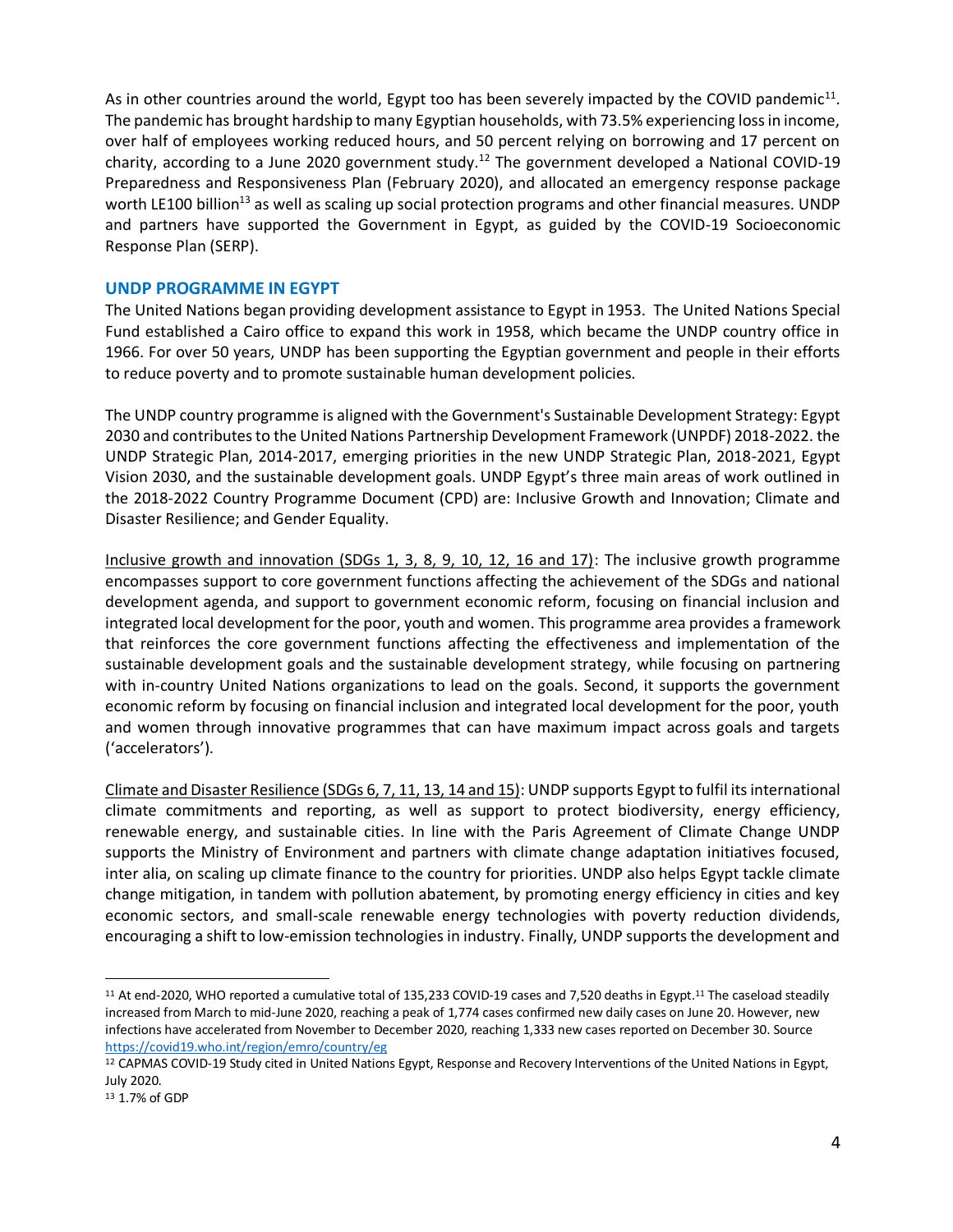implementation of protected areas management plans with the Ministry of Environment and donors, to create effective linkages to the private sector, innovation, job creation and livelihood improvement, with a focus on women's economic empowerment, community-based development and increased access to renewable energy sources.

Gender Equality (SDGs 1, 2, 3, 4, 5, 8 and 16): UNDP supports capacities in Government and the women's machinery in general for analysis and solutions that promote women's entrepreneurship, participation in the workforce, and access to decent work. Also UNDP supports the National Population Council in implementing the national strategy on combating female genital mutilation and expanding its endeavours in rural Upper Egypt, with United Nations partners and the National Council of Women in the 'Combating Violence Against Women in Egypt: A coordinated prevention and protection approach' joint programme.

Following a mid-term review of the CPD in 2019, the CO expanded its inclusive growth and social inclusion pillar to address issues of local governance, basic service delivery, social protection and urban development to ensure inclusivity; and strengthen the national capacity to improve quality of treatment, coverage, care and support for people living with HIV and TB (outputs 1.6 and 1.7). Table 1 below summarizes the UNPDF, CPD outcomes and outputs and indicative resources.

| United Nations Partnership for Development Framework and UNDP Country Programme Document<br><b>Outcomes and Indicative Resources (2018-2022)</b>                                                                                                                                                                                                                                                                 |                                         |                                  |                                       |  |  |
|------------------------------------------------------------------------------------------------------------------------------------------------------------------------------------------------------------------------------------------------------------------------------------------------------------------------------------------------------------------------------------------------------------------|-----------------------------------------|----------------------------------|---------------------------------------|--|--|
| UNDPF/UNDP country programme outcomes and outputs                                                                                                                                                                                                                                                                                                                                                                | Programme Finances (\$USD million)      |                                  |                                       |  |  |
|                                                                                                                                                                                                                                                                                                                                                                                                                  | Planned<br>resources<br>$(2018 - 2022)$ | <b>Budget</b><br>$(2018 - 2020)$ | <b>Expenditure</b><br>$(2018 - 2020)$ |  |  |
| <b>UNPDF Outcome area 1: Inclusive growth, economic</b><br>empowerment and employment                                                                                                                                                                                                                                                                                                                            | Regular \$4.0                           | \$1.1                            | \$0.8\$                               |  |  |
|                                                                                                                                                                                                                                                                                                                                                                                                                  | Other \$151.35                          | \$175.2                          | \$151.7                               |  |  |
| CPD Outcome 1: Inclusive growth and innovation<br>Outputs<br>1.1 National institutions supported for data collection<br>measurement analytical systems and monitoring on the<br>SDGs and SDS.<br>1.2 Evidence based integrated national development<br>solutions developed using sustainable development<br>frameworks<br>1.3 Strategies promoting entrepreneurship and job creation<br>in selected governorates |                                         |                                  |                                       |  |  |

#### **Table 1: UNPDF and UNDP CPD Outcomes, Outputs and Indicative Resources (2018-2022)**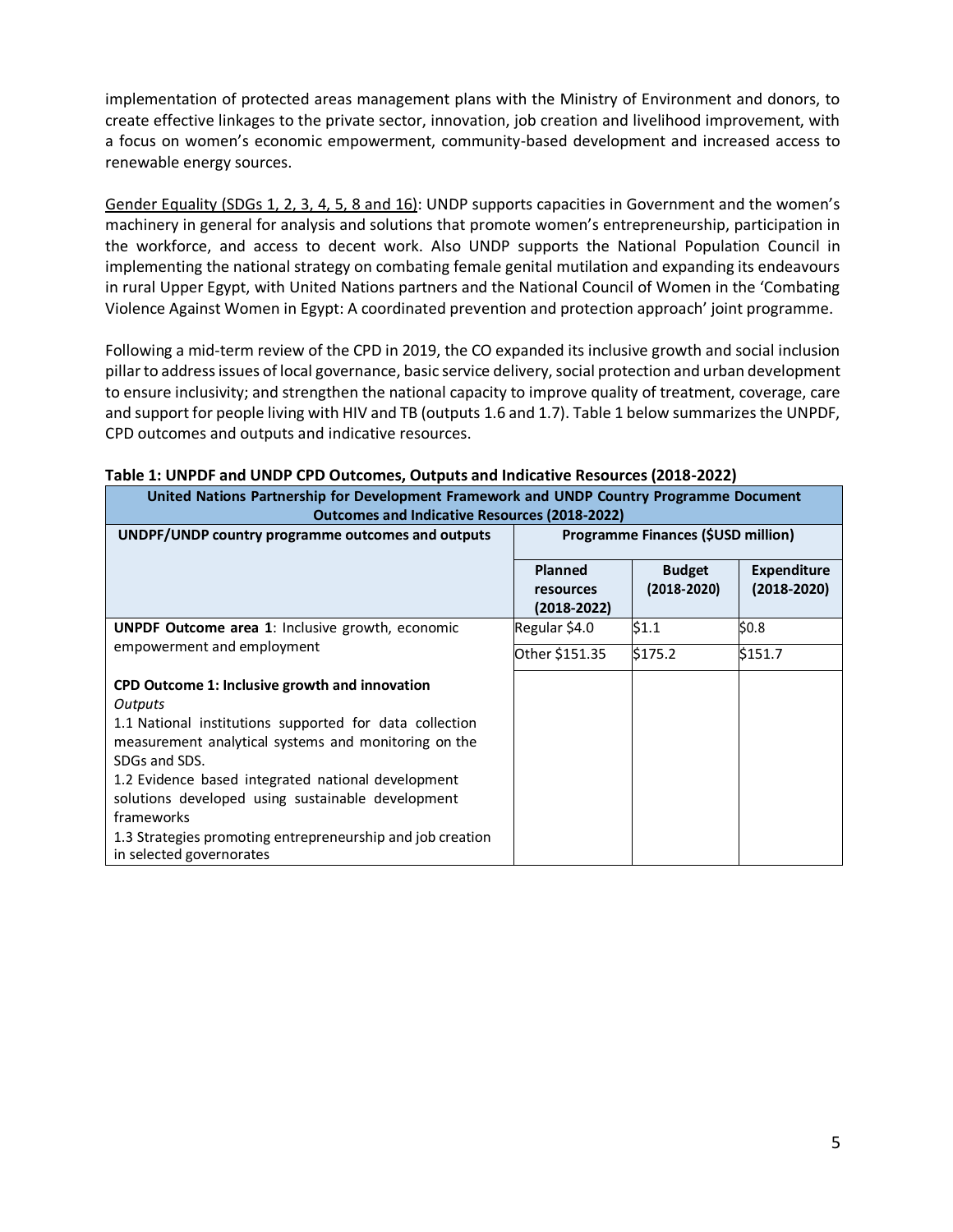| 1.4 New forms of partnership with private sector                                                                 |                |         |         |
|------------------------------------------------------------------------------------------------------------------|----------------|---------|---------|
| government and bilateral agencies to provide inclusive                                                           |                |         |         |
| sustainable and innovative financing<br>1.5 Egypt's global and regional contributions to best                    |                |         |         |
| practices in conflict resolution, peacekeeping and                                                               |                |         |         |
| preventing violent extremism.                                                                                    |                |         |         |
| 1.6 Support institutional frameworks and capacities                                                              |                |         |         |
| addressing local governance and basic service delivery,                                                          |                |         |         |
| social protection floors and urban development to ensure                                                         |                |         |         |
| leaving no one behind                                                                                            |                |         |         |
| 1.7 National capacities are strengthened for quality                                                             |                |         |         |
| inclusive health, and enhance capacities to improve                                                              |                |         |         |
| treatment coverage, care and support services for people                                                         |                |         |         |
| living with HIV and TB patients to live a dignified life and                                                     |                |         |         |
| access stigma-free services                                                                                      |                |         |         |
| <b>Total</b>                                                                                                     | \$155.35       | \$176.3 | \$152.5 |
| UNPDF Outcome area 3: Resource efficiency,                                                                       | Regular \$0.05 | \$0.3   | \$0.3\$ |
| environmental protection and green growth CPD                                                                    |                |         |         |
|                                                                                                                  | Other \$78.4   | \$29.5  | \$22.6  |
| <b>Outcome 2: Climate and disaster resilience</b>                                                                |                |         |         |
| Outputs                                                                                                          |                |         |         |
| 2.1 Expanded use of energy efficiency and renewable                                                              |                |         |         |
| energy solutions in key sectors                                                                                  |                |         |         |
| 2.2 Climate adaptation measures in place to protect                                                              |                |         |         |
| vulnerable communities from rising sea-levels and other                                                          |                |         |         |
| forms of climate risk                                                                                            |                |         |         |
| 2.3 Compliance and reporting to international conventions<br>2.4 Community livelihoods enhanced around protected |                |         |         |
| areas                                                                                                            |                |         |         |
| Total                                                                                                            | \$78.45        | \$29.8  | \$22.9  |
| <b>UNPDF Outcome area 4: Gender and Women's Equality</b>                                                         | Regular \$0.0  | \$0.04  | \$0.04  |
|                                                                                                                  | Other \$26.6   | \$3.66  | \$2.21  |
| CPD Outcome 3: Women's protection and empowerment<br>Outputs                                                     |                |         |         |
| 3.1 Support implementation of the national women's                                                               |                |         |         |
| strategy, 2030, and enhance the capacity of NCW                                                                  |                |         |         |
| (removed)                                                                                                        |                |         |         |
| 3.2 Support the implementation of women economic pillar                                                          |                |         |         |
| under the National Women Strategy                                                                                |                |         |         |
| 3.3 System to combat violence against women                                                                      |                |         |         |
| strengthened                                                                                                     |                |         |         |
| <b>Total</b>                                                                                                     | \$26.6         | \$3.7   | \$2.3   |
| Others (management, regional and global projects)                                                                | Regular \$0.0  | \$0.1   | \$0.05  |
|                                                                                                                  | Other \$0.0    | \$1.8   | \$1.66  |
|                                                                                                                  | Total \$0.0    | \$1.9   | \$1.7   |
|                                                                                                                  | Regular \$4.05 | \$1.5   | \$1.2   |
| <b>Grand total</b>                                                                                               | Other \$256.35 | \$210.2 | \$178.3 |
|                                                                                                                  | \$260.4        | \$211.8 | \$179.4 |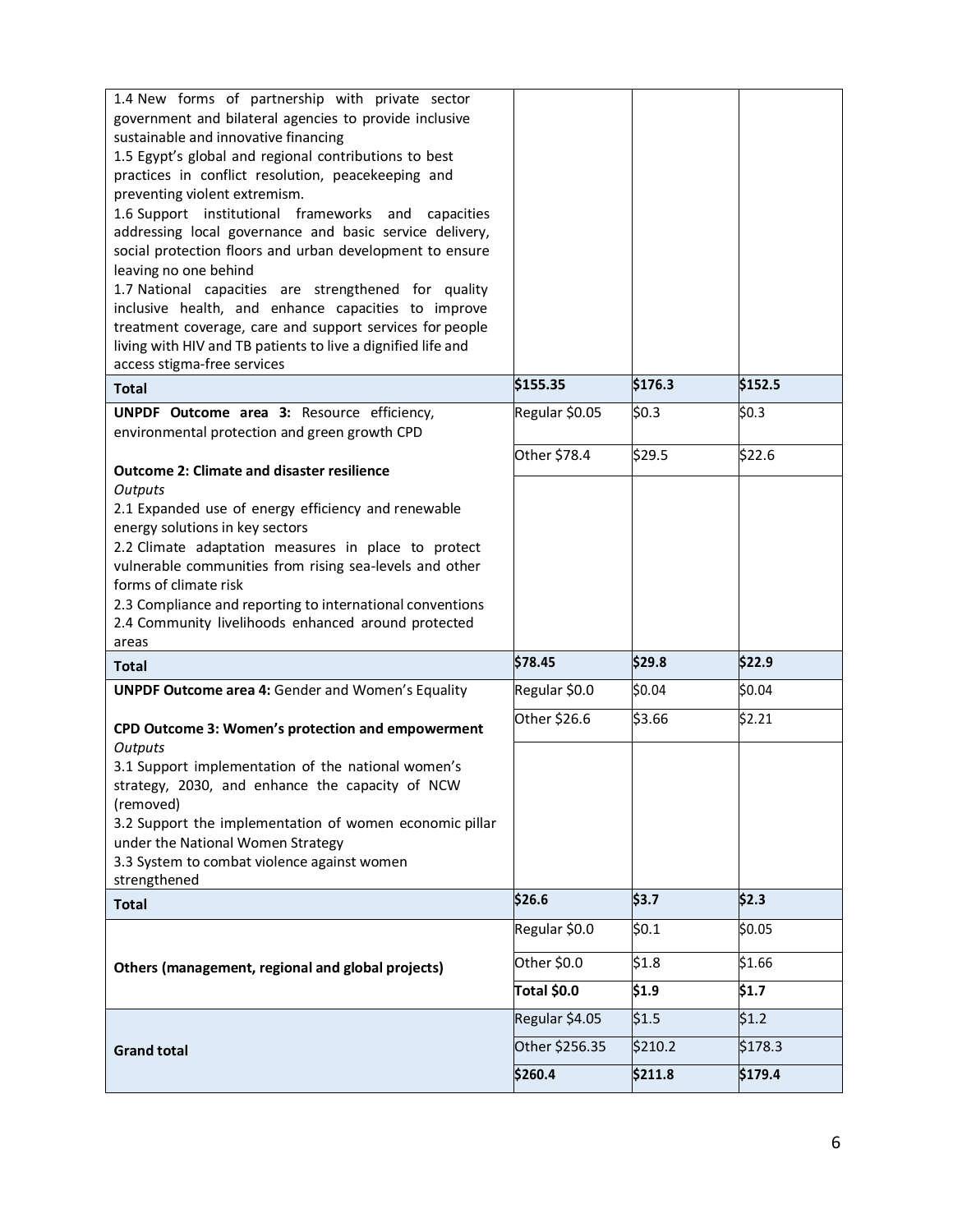*Source: UNDP Egypt Country Programme Document 2018-2022 and ATLAS extraction (19 Jan 2021); preliminary figures based on country projectlabels. Budget and expenditure figures are rounded to nearest \$100,000. These figures will be updated on 01 June 2021 to reflect the updated expenditures.*

The programme is primarily funded by government-cost sharing from the Government of Egypt (\$140.5 million programme expenditure to date, 80%). Vertical trust funds comprise 13% of the portfolio, including the Global Environment Fund (\$12.3 million), Green Climate Fund (\$3.5 million), Montreal Protocol (\$2.9 million), and Global Fund to Fight AIDS, Tuberculosis and Malaria (\$1.9 million). The country office has received between US\$350-450 thousand in core resources annually, representing around 1% of the portfolio. The remaining 7% of programme funding is from bilateral and multilateral donors (directly and through funding windows or trust funds) and foundations. Major bilateral donors include Japan (\$2.5 million), Italy (\$1.8 million), Canada (\$0.8 million), and European Union (\$0.6 million).

# **SCOPE OF THE EVALUATION**

ICPEs are conducted in the penultimate year of the ongoing UNDP country programme in order to feed into the process of developing the new country programme. The ICPE will focus on the present programme cycle (2018-2022) while taking into account interventions which may have started in the previous programme cycle (2013-2017) but continued or concluded in the current programme cycle.

As a country-level evaluation of UNDP, the ICPE will focus on the formal UNDP country programme approved by the Executive Board but will also consider any changes from the initial CPD during the period under review. The scope of the ICPE will include the entirety of UNDPs activities in the country and will therefore cover interventions funded by all sources, including core UNDP resources, donor funds, government funds, etc.

# **KEY EVALUATION QUESTIONS AND GUIDING PRINCIPLES**

The evaluation methodology will adhere to the United Nations Evaluation Group (UNEG) Norms & Standards.<sup>14</sup>The ICPE will address the following four main evaluation questions.<sup>15</sup> These questions will also guide the presentation of the evaluation findings in the report.

- 1. What did the UNDP country programme intend to achieve during the period under review?
- 2. To what extent has the programme achieved (or is likely to achieve) its intended objectives?
- 3. To that extent has UNDP been able to adapt to the COVID-19 pandemic and support country's preparedness, response and recovery process?
- 4. What factors contributed to or hindered UNDP's performance and eventually, to the sustainability of results?

ICPEs are conducted at the **outcome** level. To address question 1, a Theory of Change (ToC) approach will be used in consultation with stakeholders, as appropriate, to better understand how and under what conditions UNDP's interventions are expected to lead to good governance, poverty reduction and sustainable human development in the country. Discussions of the ToC will focus on mapping the assumptions behind the programmes desired change(s) and the causal linkages between the intervention(s) and the intended country programme outcomes.

As part of this analysis, the progression of the programme over the review period will also be examined. In assessing the CPD's progression, UNDP's capacity to adapt to the changing context in Egypt and respond to

<sup>14</sup> <http://www.uneval.org/document/detail/1914>

<sup>&</sup>lt;sup>15</sup> The ICPEs have adopted a streamlined methodology, which differs from the previous ADRs that were structured according to the four standard OECD DAC criteria. More detailed sub-questions will be developed during the desk review phase of the evaluation.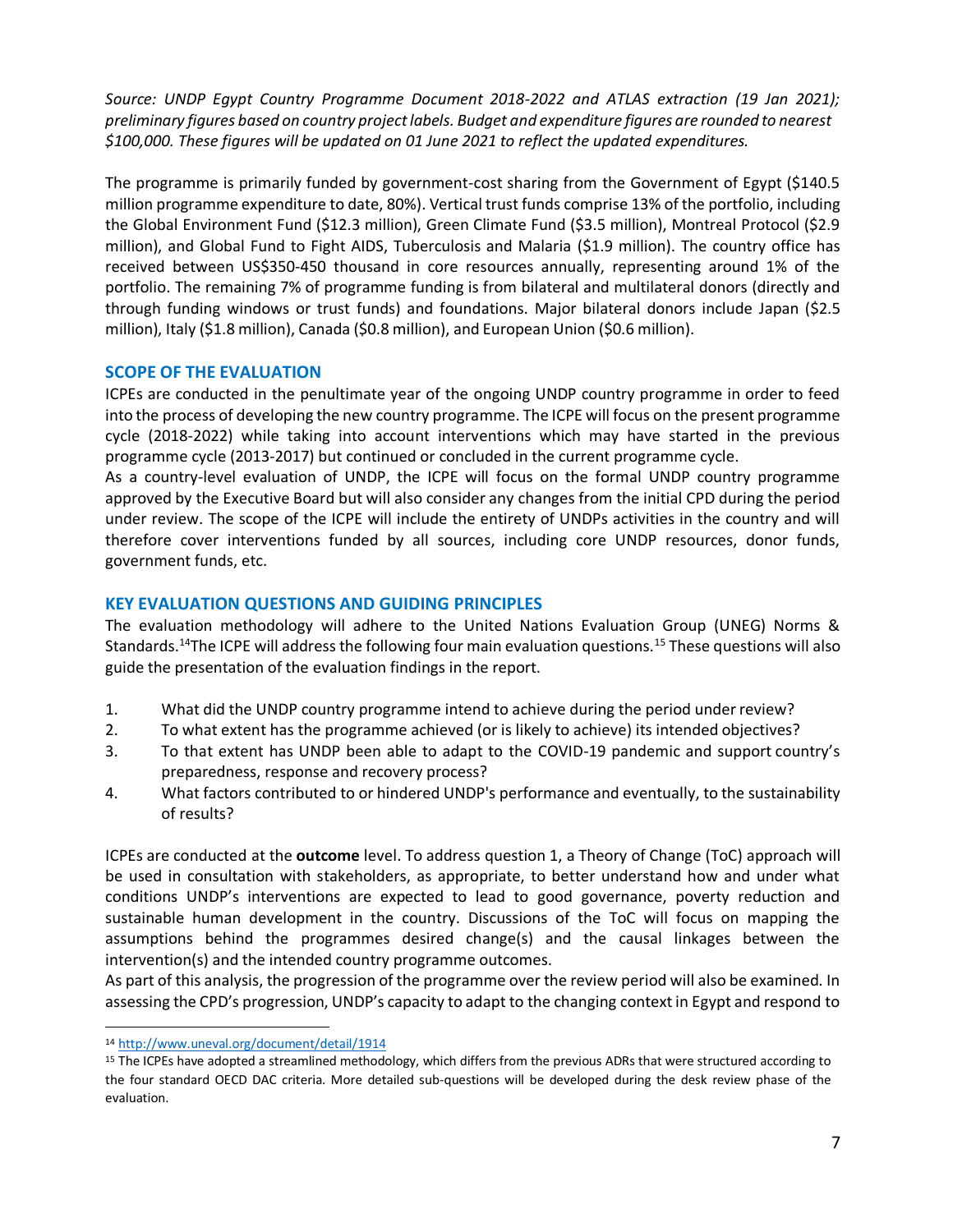national development needs and priorities will also be looked at.

The effectiveness of UNDP's country programme will be analyzed in response to evaluation question 2. This will include an assessment of the achieved results and the extent to which these results have contributed to the intended CPD objectives. In this process, both positive and negative, direct and indirect as well as unintended results will be identified.

Evaluation question 3 will examine UNDPs support to COVID-19 preparedness, response and recovery at the Country level. This will include an assessment of the relevance and effectiveness of the support to the needs of partner countries; it's alignment with national government plans as well as support from other UN Agencies, Donors and NGOs/ CSOs; and its effectiveness in preventing loss of lives and livelihoods and protecting longer-term social and economic development. The analysis will also explore the extent to which UNDP's funding decisions were informed by evidence, needs and risk analysis and dialogue with partners, the efficient use of resources and how the support has contributed to the development of social, economic and health systems that are equitable, resilient and sustainable.

To better understand UNDP's performance, the specific factors that influenced - positively or negatively - UNDP's performance and eventually, the sustainability of results in the country will be examined in response to evaluation question 4. They will be examined in alignment with the engagement principles, drivers of development and alignment parameters of the Strategic Plan,<sup>16</sup> as well as the utilization of resources to deliver results and how managerial practices impacted achievement of programmatic goals. Special attention will be given to the integration of gender equality and women's empowerment in the design and implementation of the CPD.

#### **APPROACH AND METHODOLOGY**

**Assessment of existing data and data collection constraints:** The assessment indicates that there were 10 decentralized project evaluations undertaken during the CPD since 2018. These evaluations will serve as important inputs into the ICPE. In addition, all project documentation, progress reports, annual reports and self-reported assessment will be taken into consideration.

With respect to indicators, the three CPD outcomes are supported by 9 outcome level indicators and 31 output level indicators most accompanied with baselines and targets. To the extent possible, the ICPE will seek to use these indicators to better understand the intention of the UNDP programme and to measure or assess progress towards the outcomes. The data sources of the indicators are not always clearly identified and, in many cases, the evaluation's ability to measure progress against these indicators will depend on national statistics.

It is also important to note that UNDP projects that contribute to different outcomes are at different stages of implementation, and therefore it may not always be possible to determine the projects' contribution to results. In cases where the projects/initiatives are still in their initial stages, the evaluation will document observable progress and seek to ascertain the possibility of achieving the outcome given the programme design and measures already put in place.

**Data collection methods:** The evaluation will use data from primary and secondary sources, including desk review of documentation and information and interviews with key informants, including beneficiaries,

<sup>16</sup> These principles include national ownership and capacity; human rights-based approach; sustainable human development; gender equality and women's empowerment; voice and participation; South-South and triangular cooperation; active role as global citizens; and universality.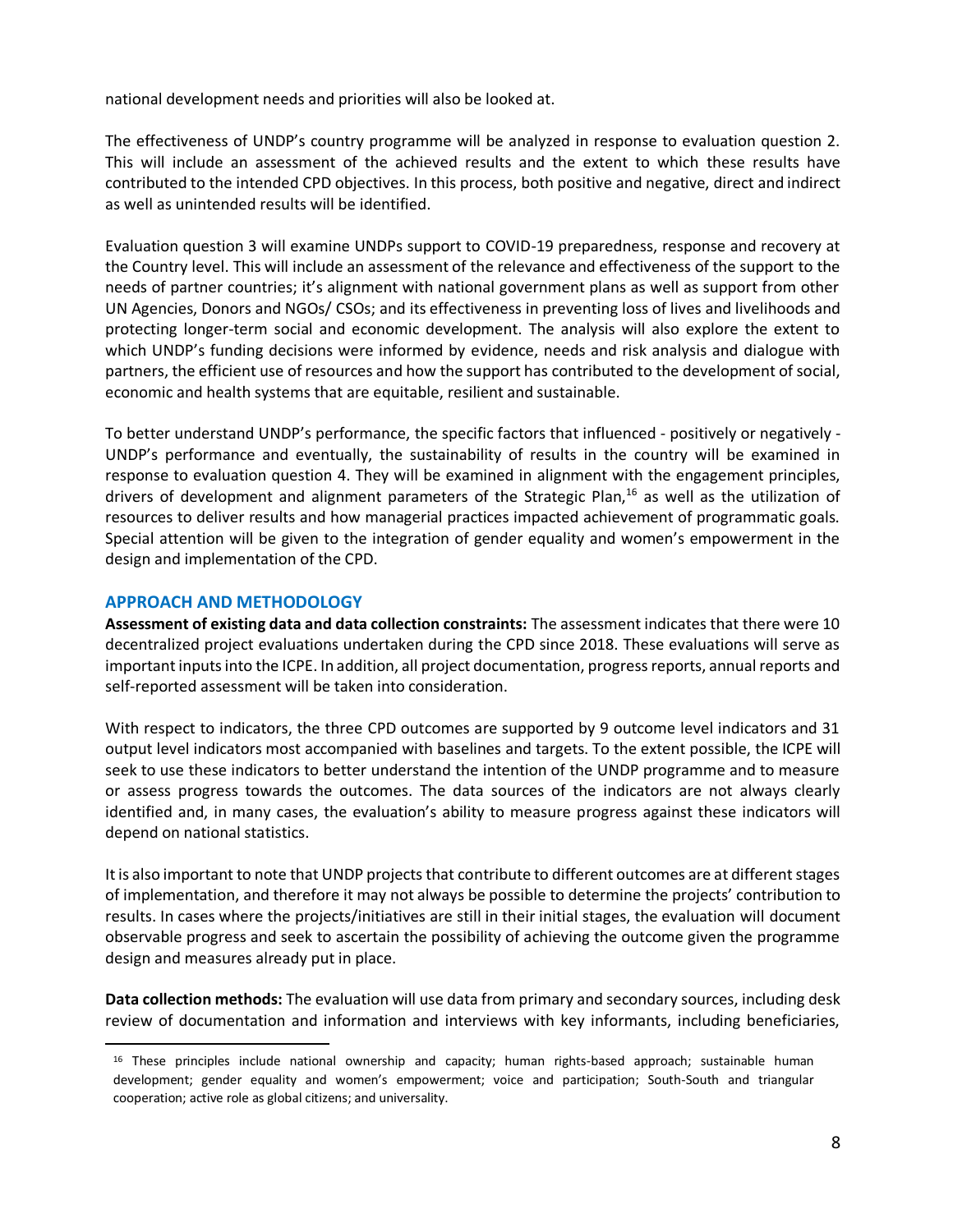partners and managers. An advance self-assessment questionnaire will be administered to the country office before the data collection mission in the country. The evaluation will follow a multi- stakeholder approach; interviews will include government representatives, civil society organizations, private sector representatives, UN agencies, multilateral organizations, bilateral donors, and programme beneficiaries. Focus group discussions may be used to consult some groups of beneficiaries as appropriate.

Due to travel restrictions imposed by COVID, the stakeholder interviews and field missions will be conducted virtually with the help of national level consultants and/or institutions. If the travel restriction are removed in advance, the evaluation team will undertake field visits to selected project sites to observe the projects first-hand. It is expected that regions where UNDP has a concentration of field projects (in more than one outcome area), as well as those where critical projects are being implemented will be considered. The ICPE will cover all three outcome areas. The coverage will include a sample, as relevant, of both successful projects and projects reporting difficulties where lessons can be learned; both larger and smaller pilot projects; as well as both completed and active projects.

The evaluation team will undertake an extensive review of documents. IEO and the country office will identify an initial list of background and programme-related documents which will be posted on an ICPE SharePoint website. The document review will include, among others: background documents on the national context, documents prepared by international partners during the period under review and documents prepared by UN system agencies; programme plans and frameworks; progress reports; monitoring self-assessments such as the yearly UNDP Results Oriented Annual Reports; and evaluations conducted by the country office and partners.



In line with UNDP's gender mainstreaming strategy, the ICPE will examine the level of gendermainstreaming across all of UNDP Egypt programmes and operations. Gender disaggregated data will be collected, where available, and assessed against its programme outcomes.

Special attention will be given to integrate a gender-responsive evaluation approach to data collection methods. To assess gender, the evaluation will consider the gender marker<sup>17</sup> in the portfolio analyses by outcome area and the gender results effectiveness scale (GRES) when assessing results. The GRES classifies gender results into five categories: gender negative, gender blind, gender targeted, gender responsive, gender transformative (see figure below). In addition, gender-related questions will be incorporated in the data collection methods and tools, such as the pre-mission questionnaire and interview questionnaire, and reporting.

**Validation:** The evaluation will triangulate information collected from different sources and/or by different methods to enhance the validity of findings.

<sup>&</sup>lt;sup>17</sup> A corporate tool to sensitize programme managers in advancing GEWE by assigning ratings to projects during their design phase to indicate the level of expected contribution to GEWE. It can also be used to track planned programme expenditures on GEWE (not actual expenditures).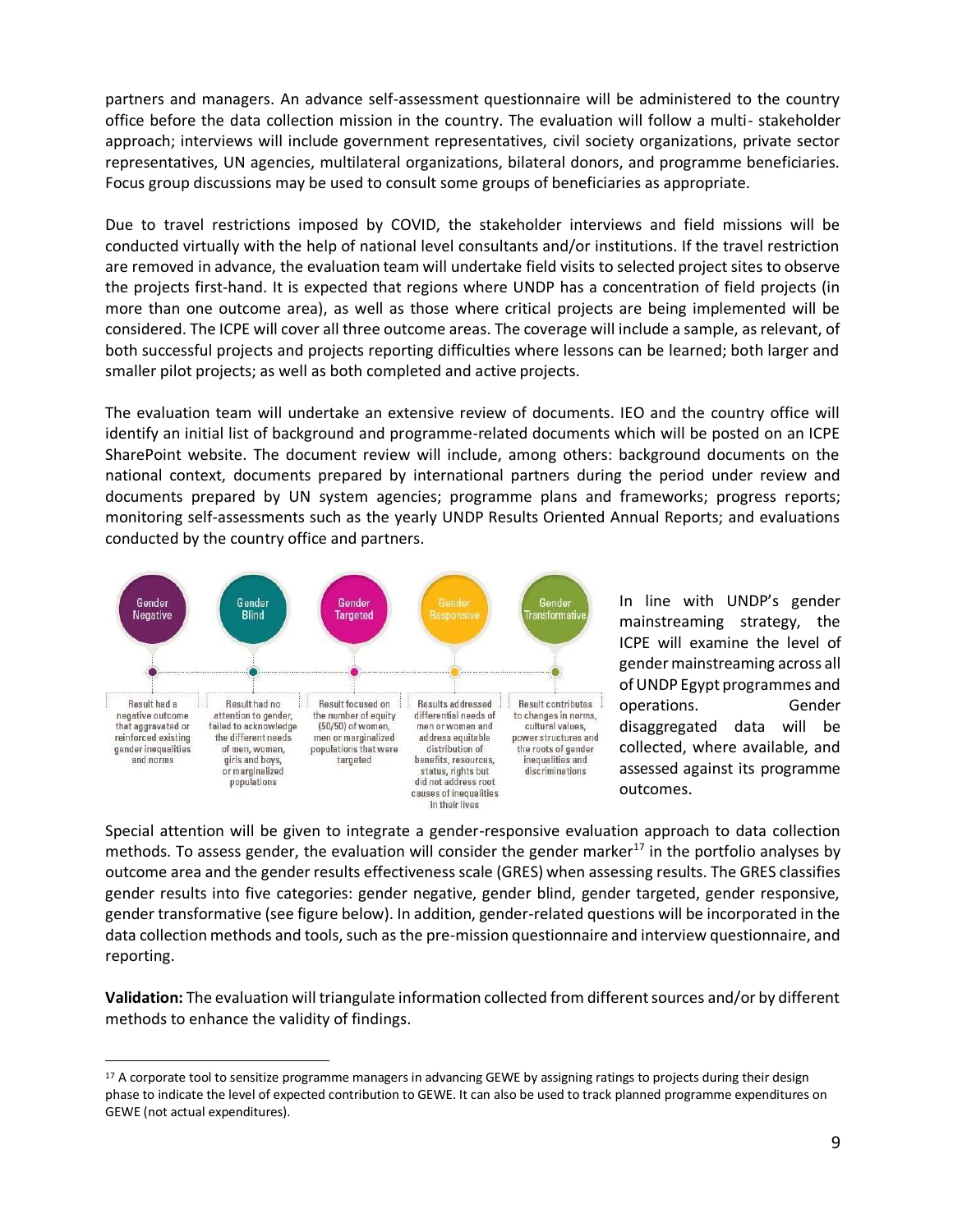**Stakeholder involvement:** A participatory and transparent process will be followed to engage with multiple stakeholders at all stages of the evaluation process. During the initial phase a stakeholder analysis will be conducted to identify all relevant UNDP partners, including those that may have not worked with UNDP but play a key role in the outcomes to which UNDP contributes. This stakeholder analysis will serve to identify key informants for interviews during the main data collection phase of the evaluation, and to examine any potential partnerships that could further improve UNDP's contribution to the country.

**ICPE rating system:** Based on the rating system piloted by IEO under its Independent Country Programme Review (ICPR) model and the lessons learned from its application, IEO is currently developing a rating system for ICPEs which will be applied on a pilot basis to the ICPEs in 2021. Ratings will be applied to CPD Outputs and Outcomes, where Outputs will be rated against UNDP country programme's progress/ achievement towards each of the planned outputs and Outcomes will be rated against UNDPs contribution to CPD Outcome/ UNSDCF outcome goals.

# **MANAGEMENT ARRANGEMENTS**

**Independent Evaluation Office of UNDP:** The UNDP IEO will conduct the ICPE in consultation with the UNDP Egypt Country Office, the Regional Bureau for Arab States and the Government of Egypt. IEO Lead Evaluator will lead the evaluation and coordinate the evaluation team. IEO will meet all costs directly related to the conduct of the ICPE.

**UNDP Country Office in Egypt:** The country office will support the evaluation team to liaise with key partners and other stakeholders and ensure that all necessary information regarding UNDP's programmes, projects and activities in the country is available to the team and provide factual verifications of the draft report on a timely basis. The country office will provide the evaluation team in- kind organizational support (e.g. arranging meetings with project staff, stakeholders, beneficiaries; assistance for project site visits). If travel is not possible due to COVID pandemic, the CO will support IEO to coordinate these virtually. To ensure the independence of the views expressed, country office staff will not participate in interviews and meetings with stakeholders held for data collection purposes. Towards the end of the ICPE, the country office will jointly organize the final stakeholder meeting, ensuring participation of key government counterparts, through a videoconference with the IEO, where findings and results of the evaluation will be presented. Additionally, the country office will support the use and dissemination of the final outputs of the ICPE process.

**UNDP Regional Bureau for Arab States (RBAS):** RBAS will support the evaluation through information sharing and will also participate in discussions on emerging conclusions and recommendations.

**Evaluation Team:** The IEO will constitute an evaluation team to undertake the ICPE. The IEO will ensure gender balance in the team which will include the following members:

- Lead Evaluator (LE)*:* IEO staff member with overall responsibility for managing the ICPE, including preparing for and designing the evaluation as well as selecting the evaluation team and providing methodological guidance. The LE will be responsible for the synthesis process and the preparation of the draft and final evaluation reports. The LE will be backstopped by another evaluator also from the IEO.
- Associate Lead Evaluator (ALE): The ALE will support the LE in the preparation and design of the evaluation, including background research and documentation, the selection of the evaluation team, and the synthesis process. The ALE will review the draft report and support the LE in other aspects of the ICPE process as may be required.
- Evaluation Consultants and national research institutions/ think tanks: 2-3 consultants will be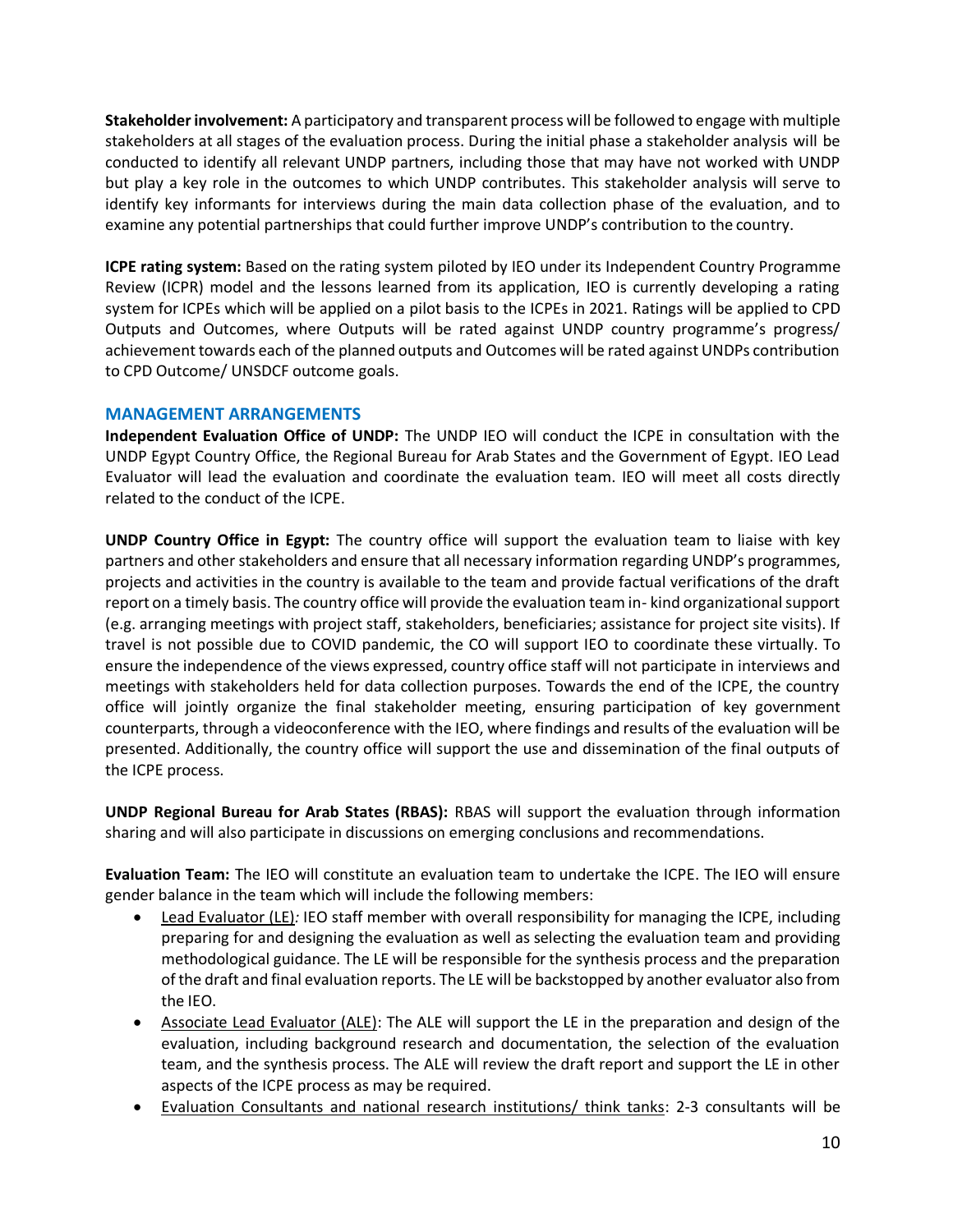recruited and will be responsible for their respective outcome areas. Under the guidance of the LE, they will conduct preliminary research and data collection activities, prepare outcome analysis papers, and contribute to the preparation of the draft and final ICPE report. IEO will also explore the possibility of engaging a national research institution/ think tank to support the ICPE Team in data collection and analysis.

• Research Analyst: An IEO research analyst will provide background research and will support the portfolio analysis.

# **EVALUATION PROCESS**

The evaluation will be conducted according to the approved IEO process. The following represents a summary of the five key phases of the process, which constitute the framework for conducting the evaluation.

**Phase 1: Preparatory work.** The IEO prepares the TOR and the evaluation design. Once the TOR is approved, additional evaluation team members, comprising international and/or national development professionals will be recruited. The IEO starts collecting data and documentation internally first and then filling data gaps with help from the UNDP country office.

**Phase 2: Desk analysis.** Evaluation team members will conduct desk review of reference material, and identify specific evaluation questions, and issues in a detailed evaluation design matrix. Further in-depth data collection will be conducted, by administering an advance questionnaire and interviews (via phone, Skype, etc.) with key stakeholders, including country office staff. Based on this, detailed evaluation questions, gaps and issues that require validation during the field-based phase of the data collection will be identified.

**Phase 3: Data collection.** During this phase, the evaluation team will engage in data collection activities. Given the current travel limitations due to COVID most of the data collections and interviews will be undertaken virtually. The evaluation team will liaise with CO staff and management, key government stakeholders and other partners and beneficiaries during this stage. To supplement the virtual data collection, the ICPE team will include a national consultant and also explore the possibility of engaging with a national research institution/ think tank to support the support the ICPE. In the event, travel is possible, the stakeholder interviews and field visit will be undertaken by the team through an in-country mission.

**Phase 4: Analysis, report writing, quality review and debrief.** Based on the analysis of data collected and triangulated, the LE will undertake a synthesis process to write the ICPE report. The draft will first be subject to peer review by IEO and its external reviewers. Once the draft is quality cleared, it will be circulated to the country office and the UNDP Regional Bureau for Europe and the CIS for factual corrections. The second draft, which takes into account any factual corrections, will be shared with national stakeholders for further comments. Any necessary additional corrections will be made, and the UNDP Egypt country office will prepare the management response to the ICPE, under the overall oversight of the regional bureau.

The report will then be shared at a final debriefing where the results of the evaluation are presented to key national stakeholders. The way forward will be discussed with a view to creating greater ownership by national stakeholders with respect to the recommendations as well as to strengthening accountability of UNDP to national stakeholders. Taking into account the discussion at the stakeholder event, the evaluation report will be finalized and published.

**Phase 5: Publication and dissemination.** The ICPE report will be written in English. It will follow the standard IEO publication guidelines. The ICPE report will be widely distributed in both hard and electronic